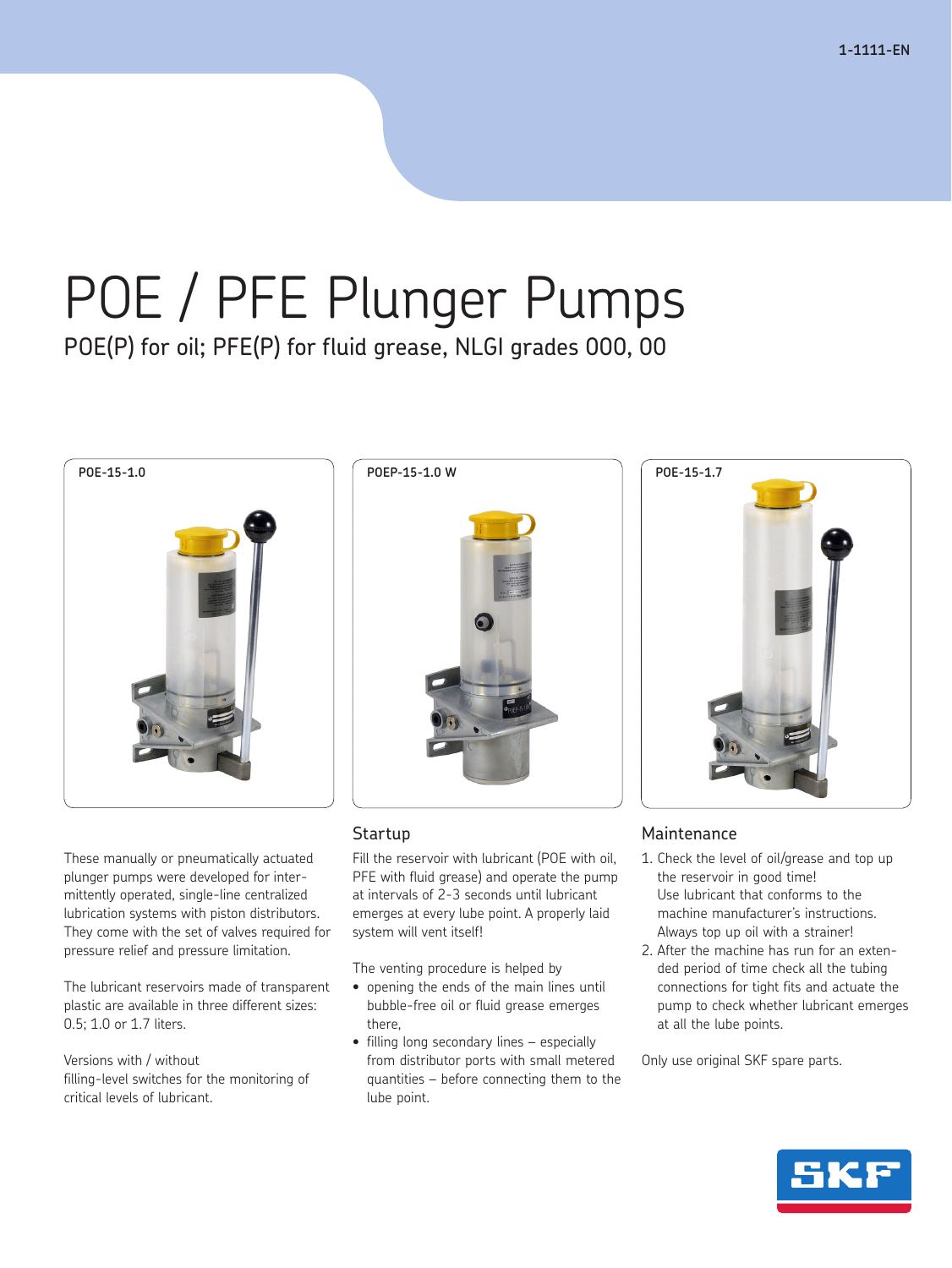



**Please note!** Cutting-sleeve screw unions conforming to DIN 2353 or quick connectors have to be used as connection fittings when the system's hydraulic pressure exceeds 45 bars. See important product usage information on the back cover.

## **Technical data**

| Pump                                                                |  |  |  |  |  |  |
|---------------------------------------------------------------------|--|--|--|--|--|--|
| Drive $\ldots$ manual or pneumatic                                  |  |  |  |  |  |  |
| Reservoir unit 0.5 l, 1.0 l and 1.7 l                               |  |  |  |  |  |  |
| Reservoir material plastic (PP), transparent                        |  |  |  |  |  |  |
| Outlet ports $\ldots \ldots \ldots$ G $\frac{1}{4}$ , left or right |  |  |  |  |  |  |
| Compressed air port $G1/4$ (on bottom of pump)                      |  |  |  |  |  |  |
| Max. operating pressure 30 bars (manual operation)                  |  |  |  |  |  |  |
| 60 bars (pneum. operation)                                          |  |  |  |  |  |  |
| Delivery rate per stroke $\ldots$ 15 cm <sup>3</sup>                |  |  |  |  |  |  |
| Pressure ratio for pneumatic pumps: 10:1                            |  |  |  |  |  |  |
| Actuating air volume =                                              |  |  |  |  |  |  |
| delivery rate x pressure-limiting valve x pressure [bars]           |  |  |  |  |  |  |
| Ambient temperature $\ldots$ 0 to +60 °C                            |  |  |  |  |  |  |
|                                                                     |  |  |  |  |  |  |
| Fluid                                                               |  |  |  |  |  |  |
| POE mineral oils, synthetic                                         |  |  |  |  |  |  |
| and ecofriendly oils;                                               |  |  |  |  |  |  |
| service viscosity 20 to $1500 \text{ mm/s}$                         |  |  |  |  |  |  |

**PFE** . . . . . . . . . . . . fluid grease, NLGI grades 000, 00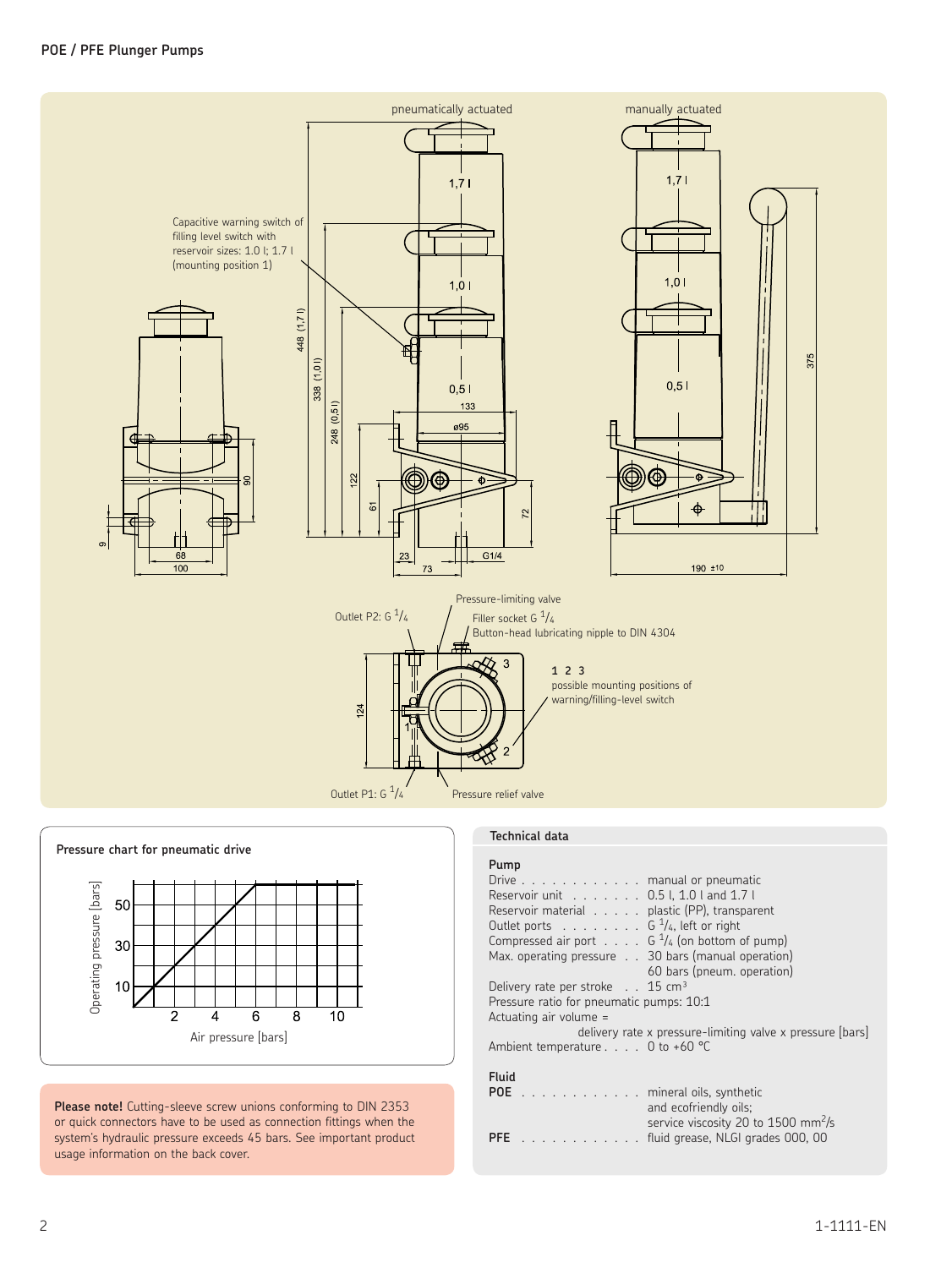### **POE / PFE Plunger Pumps**



#### **Pump overview**

| without filling<br>level switch<br>Order No. | with filling<br>level switch<br>Order No. | <b>Fluid</b> | Delivery rate<br>[cm <sup>3</sup> /stroke] | Reservoir<br>capacity<br>[liters] | <b>Drive</b> | Max. operating pressure<br>(pressure-limiting valve)<br>[bars] |
|----------------------------------------------|-------------------------------------------|--------------|--------------------------------------------|-----------------------------------|--------------|----------------------------------------------------------------|
| POE-15-0.5                                   | -                                         | oil          | 15                                         | 0.5                               | manual       | 30                                                             |
| POEP-15-0.5                                  | -                                         | oil          | 15                                         | 0.5                               | pneumatic    | 60                                                             |
| POE-15-1.0                                   | P0E-15-1.0W                               | oil          | 15                                         | 1.0                               | manual       | 30                                                             |
| POEP-15-1.0                                  | P0EP-15-1.0W                              | oil          | 15                                         | 1.0                               | pneumatic    | 60                                                             |
| POE-15-1.7                                   | P0E15-1.7W                                | oil          | 15                                         | 1.7                               | manual       | 60                                                             |
| POEP-15-1.7                                  | P0EP-15-1.7W                              | oil          | 15                                         | 1.7                               | pneumatic    |                                                                |
| PFE-15-0.5                                   | $\qquad \qquad -$                         | fluid grease | 15                                         | 0.5                               | manual       | 30                                                             |
| PFEP-15-0.5                                  |                                           | fluid grease | 15                                         | 0.5                               | pneumatic    | 60                                                             |
| PFE-15-1.0                                   | PFE-15-1.0W1(2) 1)                        | fluid grease | 15                                         | 1.0                               | manual       | 30                                                             |
| PFEP-15-1.0                                  | PFEP-15-1.0W1(2) 1)                       | fluid grease | 15                                         | 1.0                               | pneumatic    | 60                                                             |
| PFE-15-1.7                                   | PFE-15-1.7W1(2) 1)                        | fluid grease | 15                                         | 1.7                               | manual       | 30                                                             |
| PFEP-15-1.7                                  | PFEP-15-1.7W1(2) 1)                       | fluid grease | 15                                         | 1.7                               | pneumatic    | 60                                                             |

*1) ...W1 = warning switch connection 2 m PVC cable; ...W2 = warning switch connection 4-pole circular plug, M8×1*